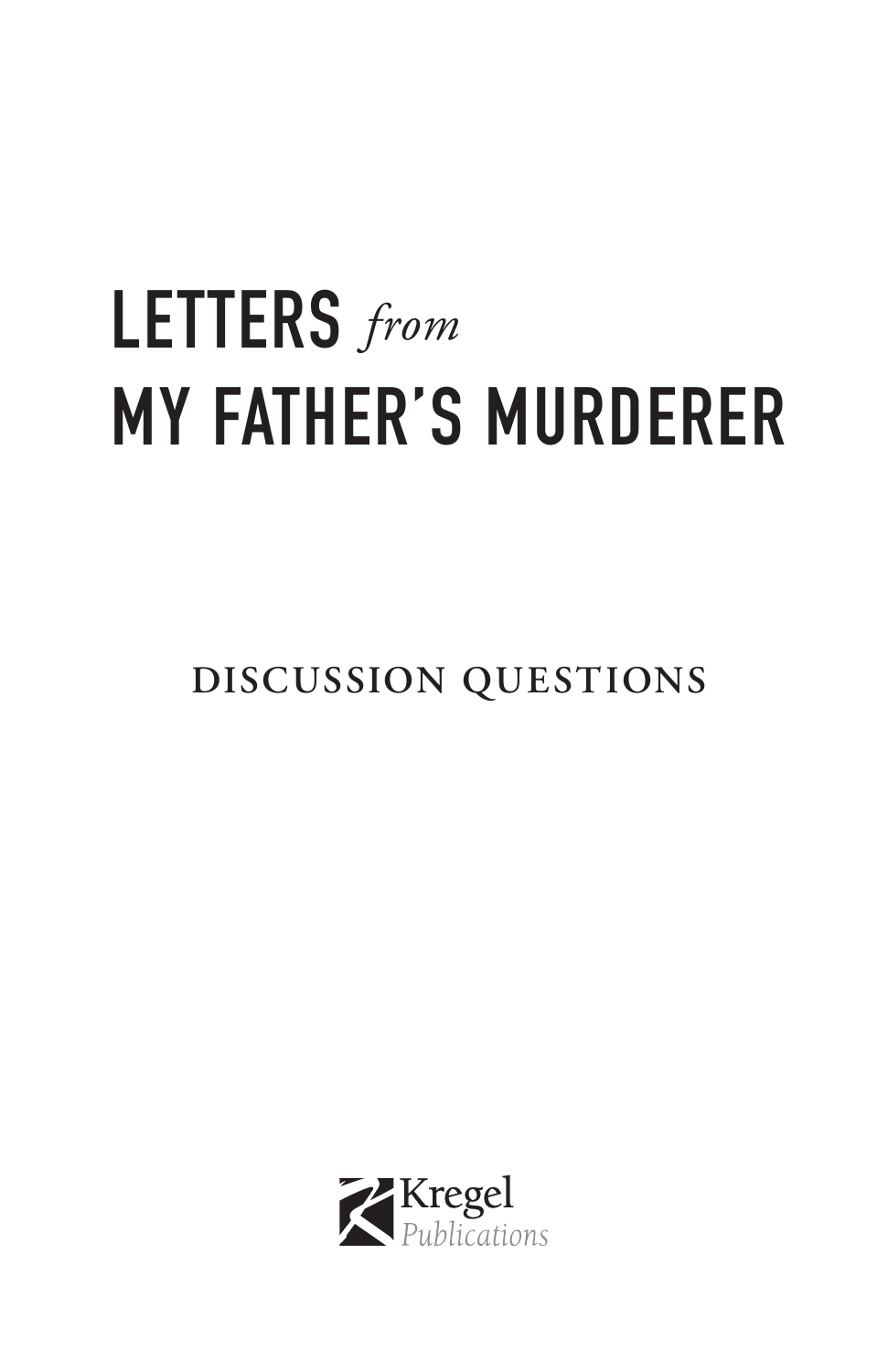I am so incredibly excited that you've decided to allow the truths of my story to penetrate your own! I am convinced if you take this journey with me, you will not be the same. Your life, like mine, will radiate the grace and love and mercy of God like never before. You will see Him redeem your past and work all things for both your good and His glory.

Thank you for the honor of allowing me to speak into your life. I believe today is the day your healing begins.

Love and hugs,

Laurie Coombs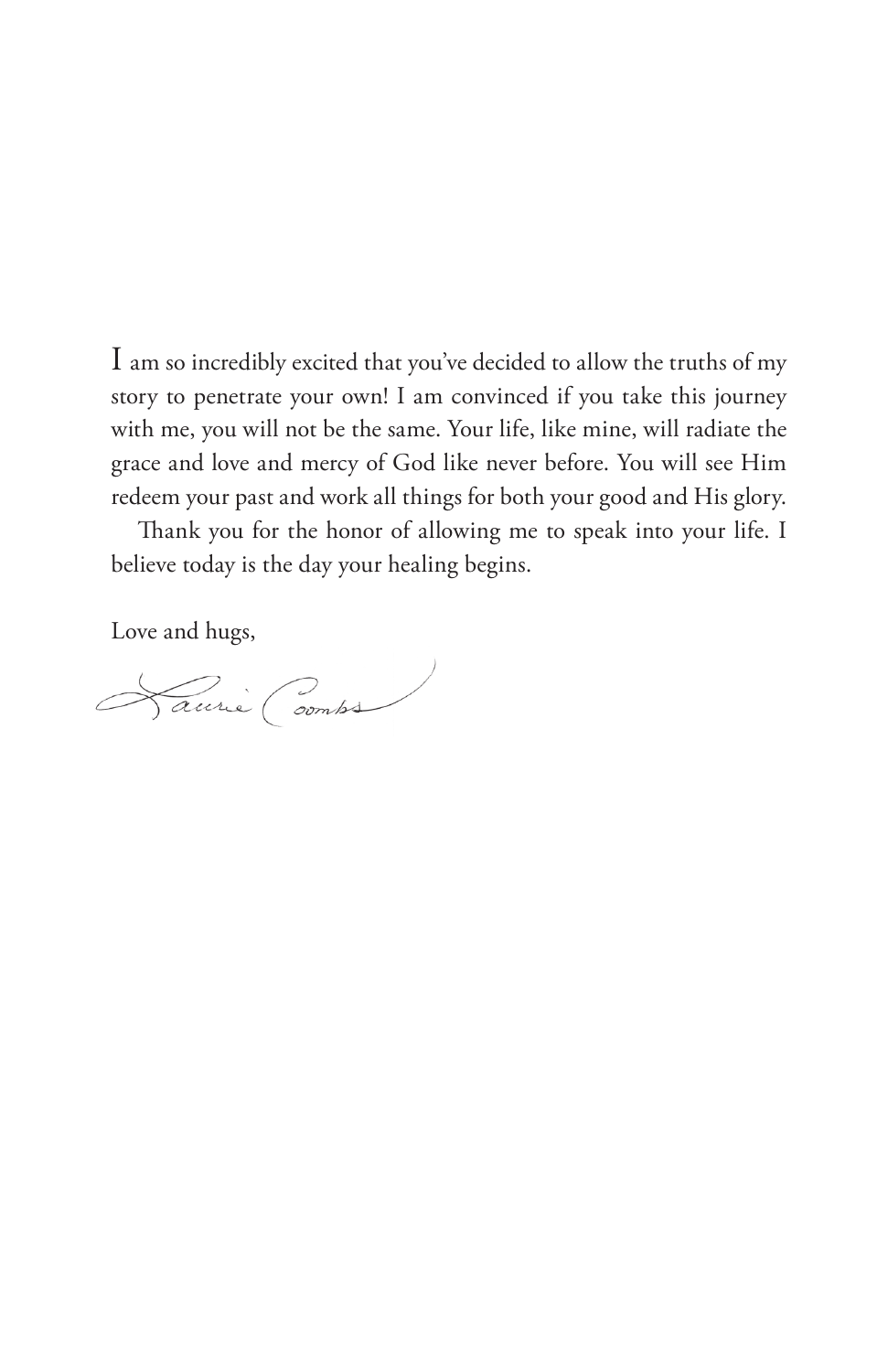## CAST INTO DARKNESS

- 1. Have you ever been faced with the reality of evil? If so, in what way? How did you respond?
- 2. If you have experienced loss, can you describe what it felt like? What were your thoughts? What affected you most? Why do you think that was?
- 3. How do you think loss has colored your perspective on life?
- 4. How might you be a source of encouragement to someone who has recently experienced tragedy or loss? What might you say to encourage him or her? What should you not say?
- 5. What comes to mind when you hear, "He's in a better place"?
- 6. Do you believe the hope of heaven is written on every human heart? Why or why not?
- 7. Have you ever wanted to believe in God but couldn't? What motivated you to believe? What stopped you from believing?
- 8. Do you believe "everything happens for a reason"?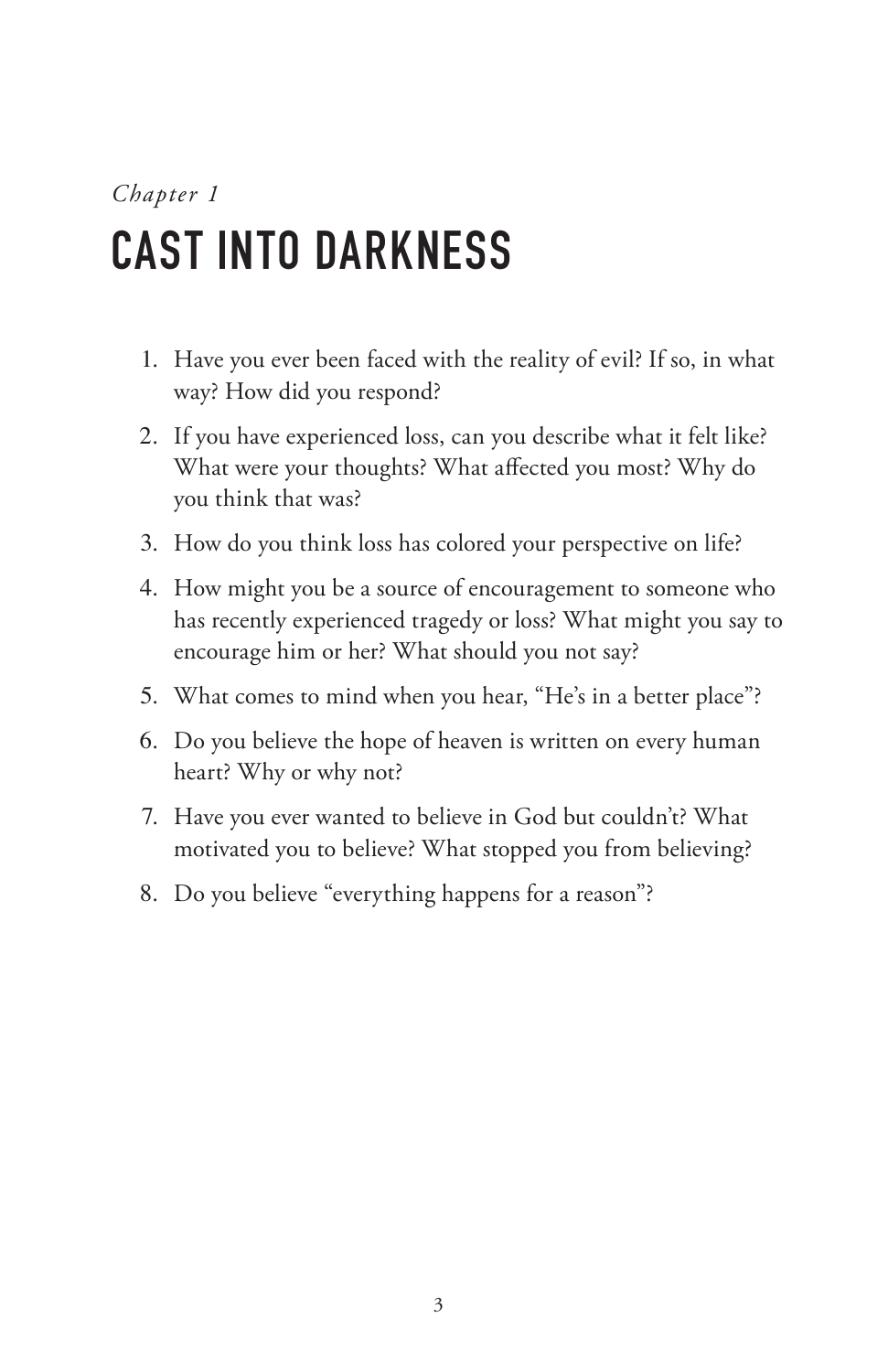#### *Chapter 2* THE WILDERNESS

- 1. Have you experienced grief? What was it like?
- 2. Consider how our society views murder. In what ways do you see it glorified or elevated to entertainment? What are your thoughts on that?
- 3. Are sins other than murder glorified as well? If yes, which sins and how? What, if anything, are we able to do to curb this unhealthy fascination?
- 4. What, in your estimation, is the purpose of life?
- 5. Why do you think there is so much suffering in this world? How do you reconcile all the suffering we must endure with a good God who knows and loves us?
- 6. Have you ever put on a mask? If so, what thoughts or feelings were you trying to conceal?
- 7. Did you pray before coming to Christ? If so, what provoked your prayers?
- 8. What do you know of anxiety and depression? If you or someone you love experienced either, or both, what was that time like?
- 9. Where do you turn when confronted with something you cannot fix?
- 10. What is hope? How do you think hope is attained?
- 11. Do you believe it is possible to lose all hope? Or is hope always attainable?
- 12. What role do you think our thoughts play in our mental health?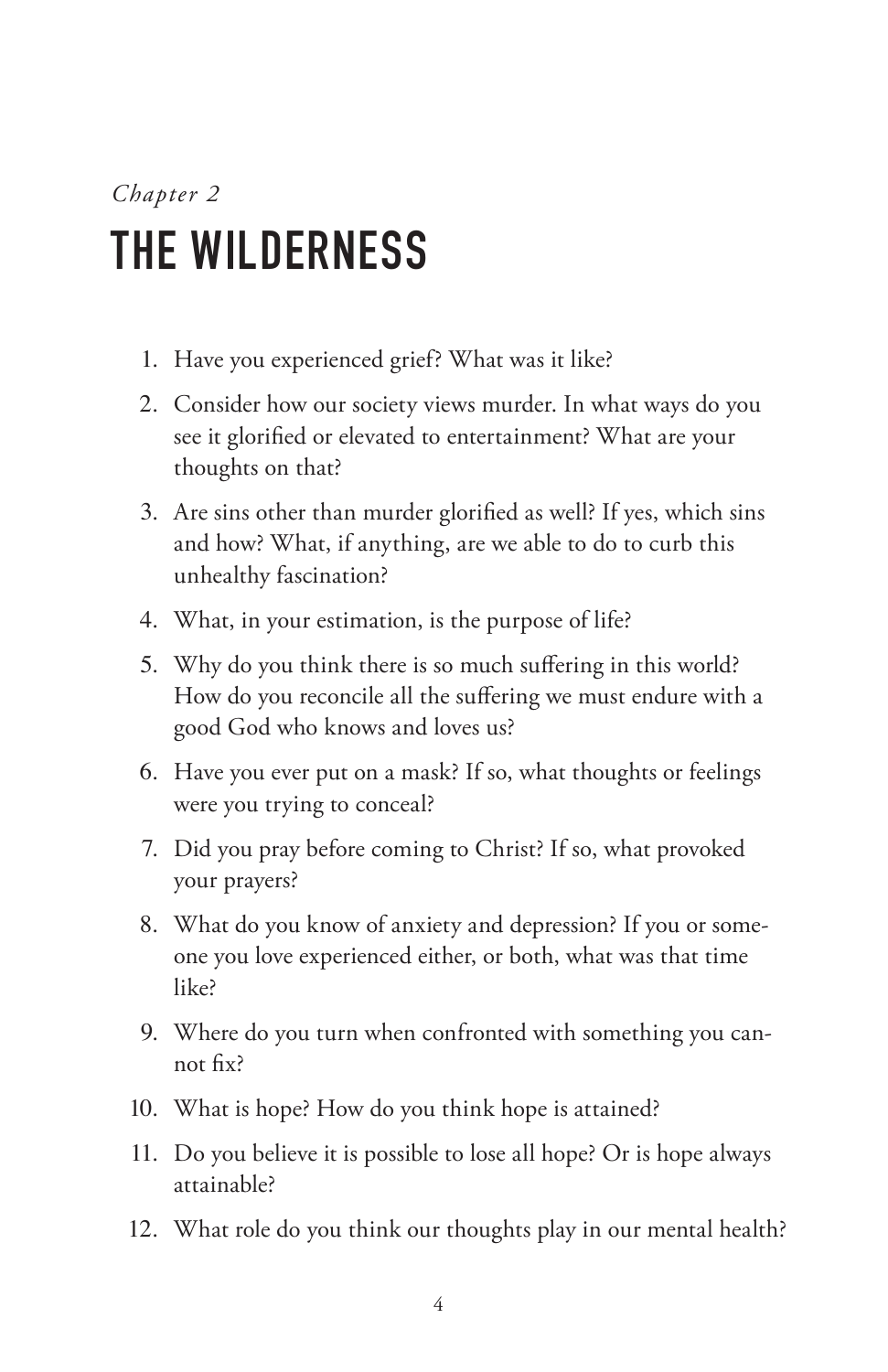### *Chapter 3* THE LIGHT

- 1. What is truth? Is truth subjective or objective?
- 2. Do you believe God's truth is the truth? If so, have you learned to measure all things by it? If not, how is truth ultimately attained?
- 3. Is it possible to believe a lie? What lies have you bought into? How was your deception revealed?
- 4. What is faith? How is faith attained?
- 5. In what ways have you rebelled?
- 6. Who do you know God to be?
- 7. Have you ever prayed out of the outpouring of your heart?
- 8. What does it mean to "know" God?
- 9. What is the difference between practicing religion and following Jesus?
- 10. Do you have any objections to Christianity? If yes, what are they?
- 11. Do you believe it is possible to prove God is who He says He is?
- 12. What is your take on "blind faith"?
- 13. Is it possible to have faith in the face of doubt?
- 14. What does real faith look like to you?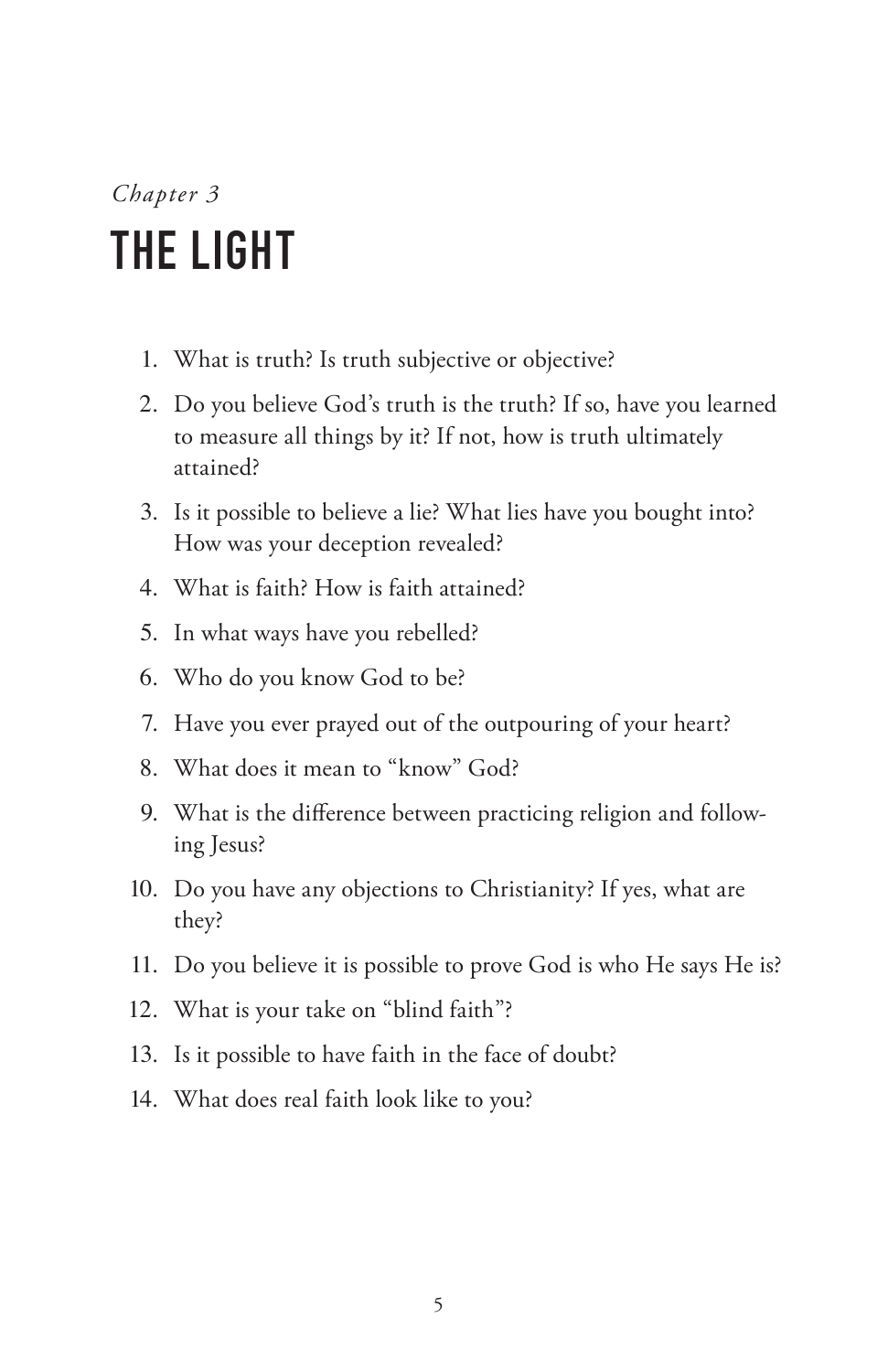#### *Chapter 4* "FOLLOW ME"

- 1. What are your thoughts on the adage "time heals all wounds"?
- 2. I've heard it said that a faith tested with doubt is a stronger faith in the end. Do you believe this is true? Why or why not?
- 3. What's the first thing that comes to your mind when you think of the word "forgiveness"? What is forgiveness? What do you think biblical forgiveness looks like?
- 4. How do we love our enemies?
- 5. When God calls you to do something, do you believe you will obey despite your will?
- 6. What enables us to do God's will?
- 7. What is the difference between irrational fear and God-given fear?
- 8. What does the phrase "do it scared" mean to you? What might God be calling you to do scared?
- 9. Are we to always "let go and let God" or is the Christian life intended to be active? What is the Holy Spirit's role in all that?
- 10. Would you characterize your faith as active or passive? Intentional or unintentional? Why?
- 11. How would you describe the gospel? What principles are at the center of the gospel?
- 12. How do you see God in light of what He commands us to do? What do you think motivates God's commands?
- 13. What is your takeaway from Romans 12:17–21?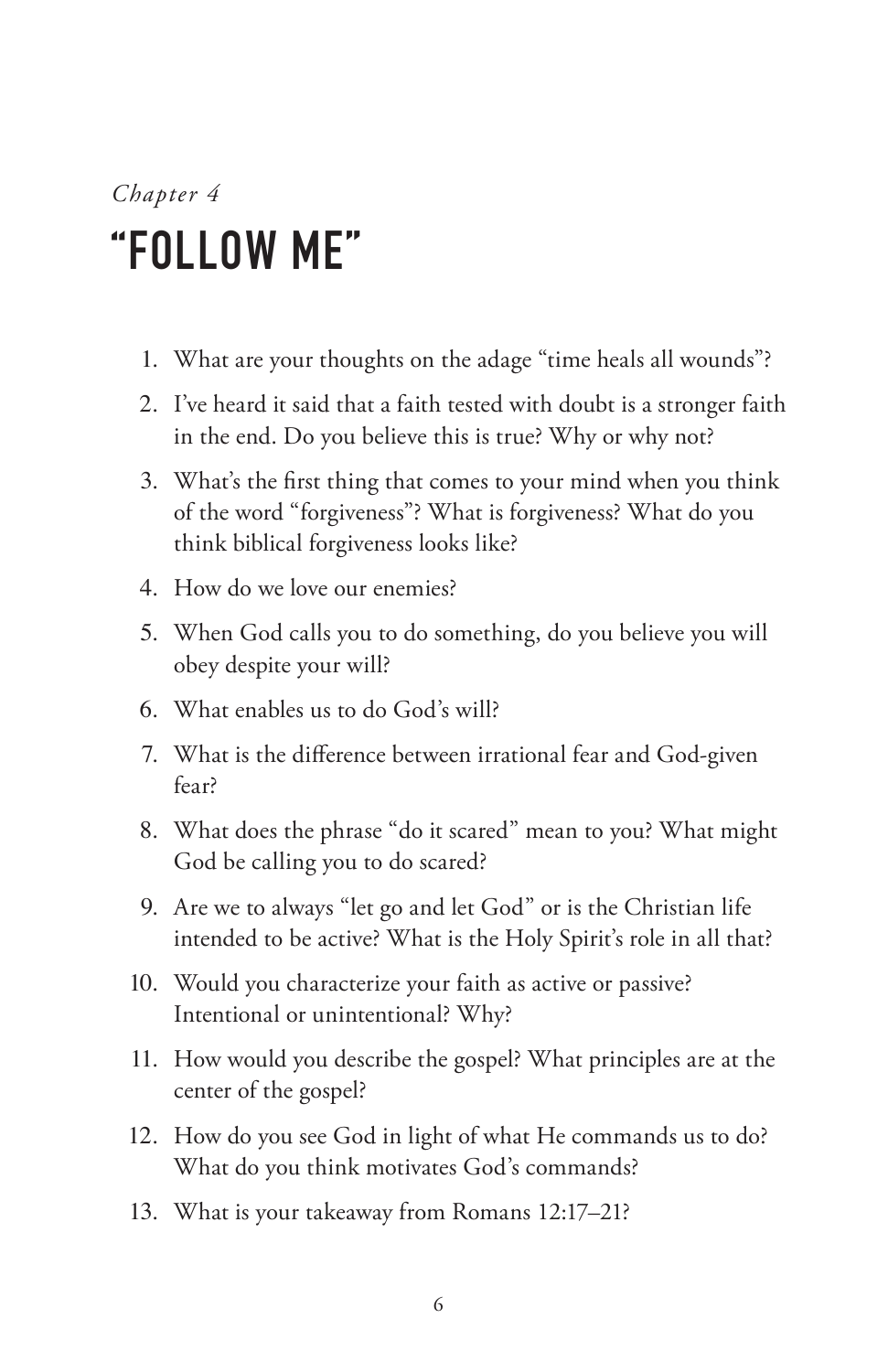- 14. Whom do you need to forgive? What first step can you take toward forgiveness?
- 15. Who is your enemy? How might you love him or her? Could you begin to pray for your enemy?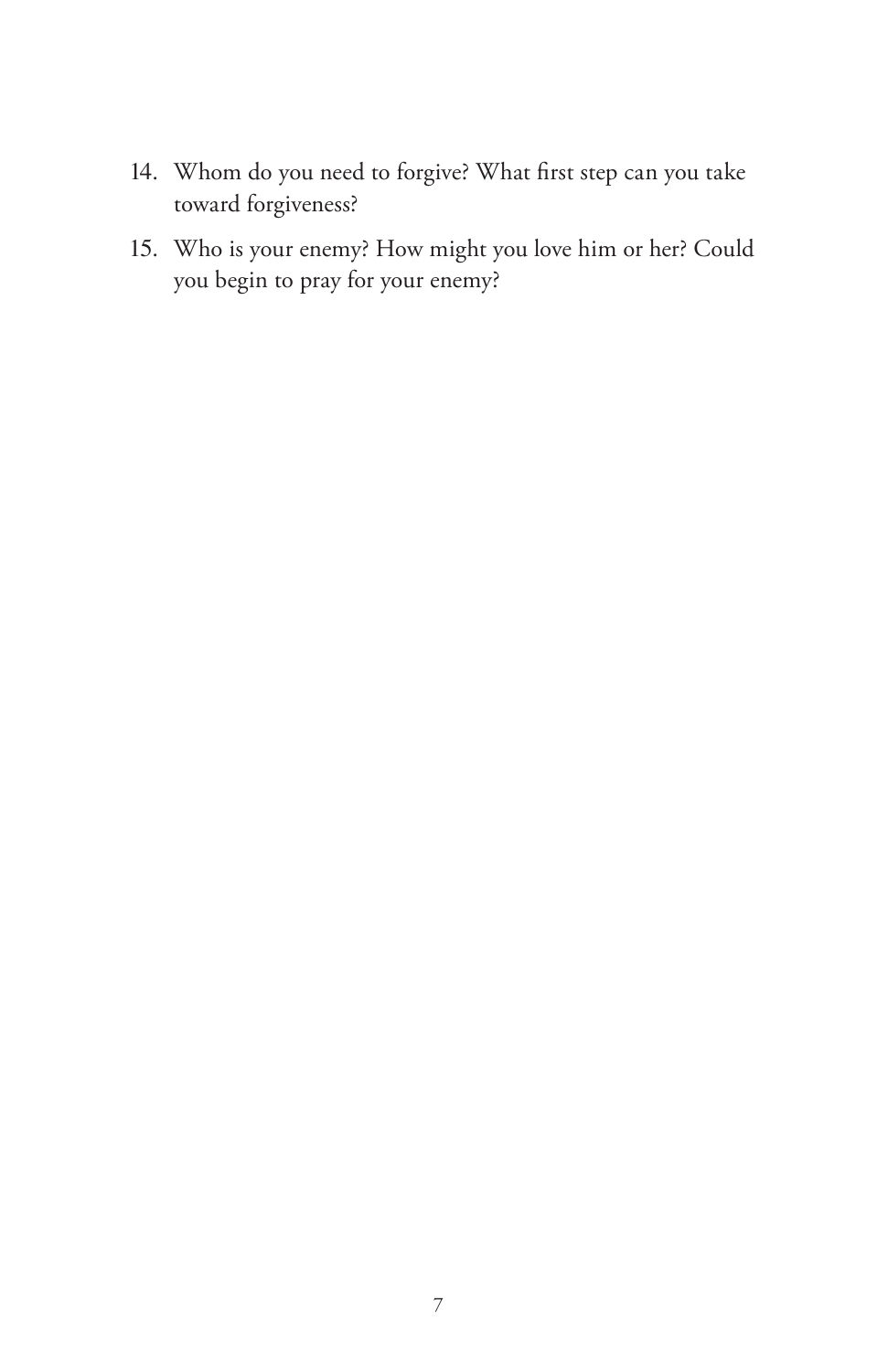### *Chapter 5* THE LETTER

- 1. Why do you think people secretly revel at the thought of their enemy's misery?
- 2. It is so easy to believe inflicting pain on our enemy will somehow ease our own pain. What do you think is behind this flawed thinking? How might we be able to live differently?
- 3. Consider Martin Luther King Jr.'s statement: "Darkness cannot drive out darkness; only light can do that. Hate cannot drive out hate; only love can do that." Do you believe this to be true? If so, have you learned to live by this principle in your life?
- 4. How is forgiveness stepping down from the judgment seat and allowing God to take His rightful place on it?
- 5. How do we hold fast to our commitment to obey God's Word when the idea of forgiveness gives way to its reality?
- 6. In what areas of your life might you be holding your biases more closely than God's truth?
- 7. Do you believe forgiveness is a decision? Why or why not?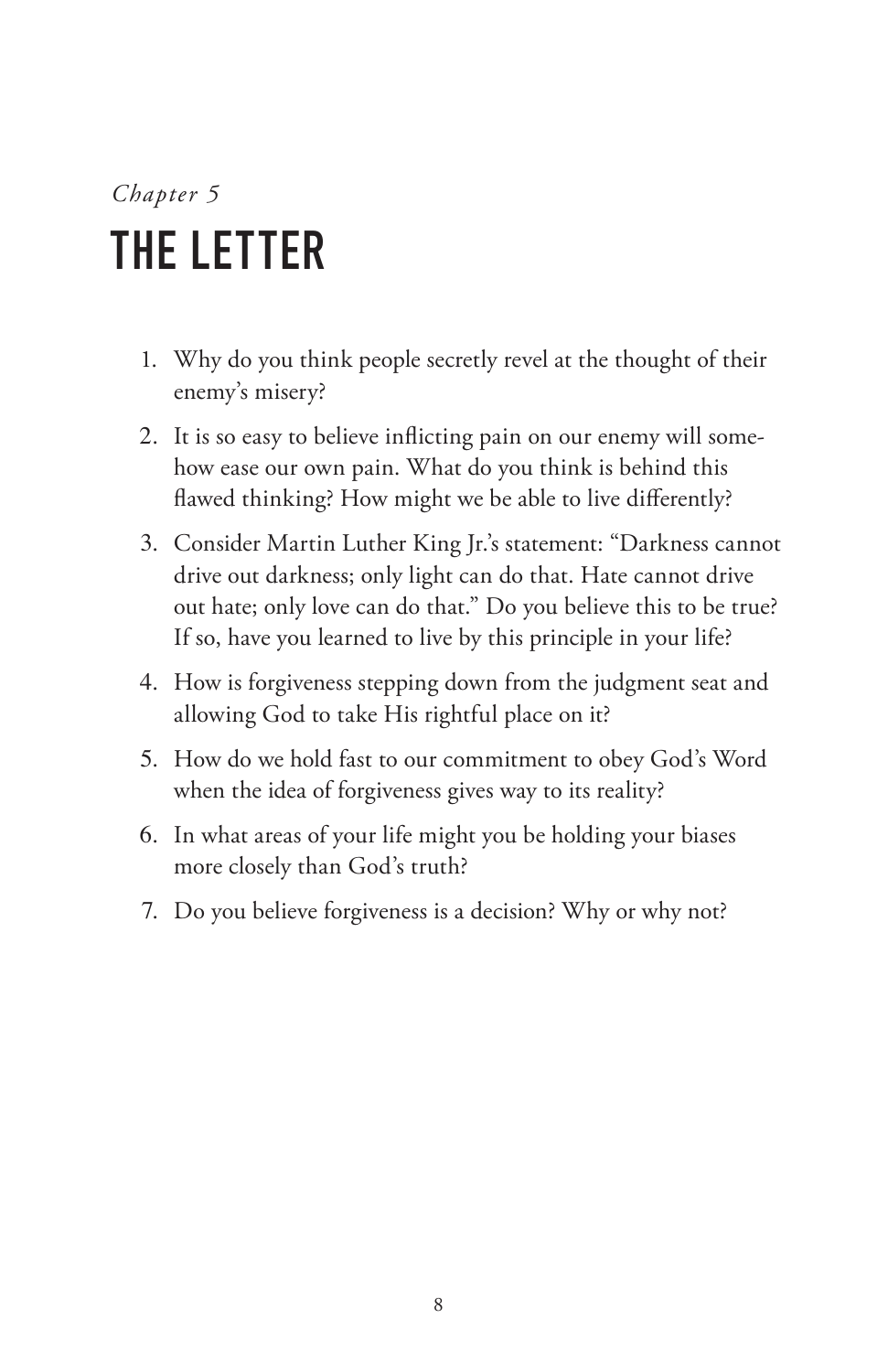### *Chapter 6* SEEKING TRUTH

- 1. Light cannot go where it is not permitted––doors must be opened. What door is God calling you to swing open so His light can penetrate the darkness within?
- 2. Where do you need healing most? List your hurts and pain. Then pray without ceasing until God binds your broken heart.
- 3. How have biases polluted the way you view your most challenging, painful circumstances?
- 4. How can we break free of our biases and come to see as God sees?
- 5. Have you struggled to find God's will in a situation? What was that like?
- 6. Do you believe God uses all things, good and bad, for good? If so, how do you live like you believe that? If not, what hinders you from believing it?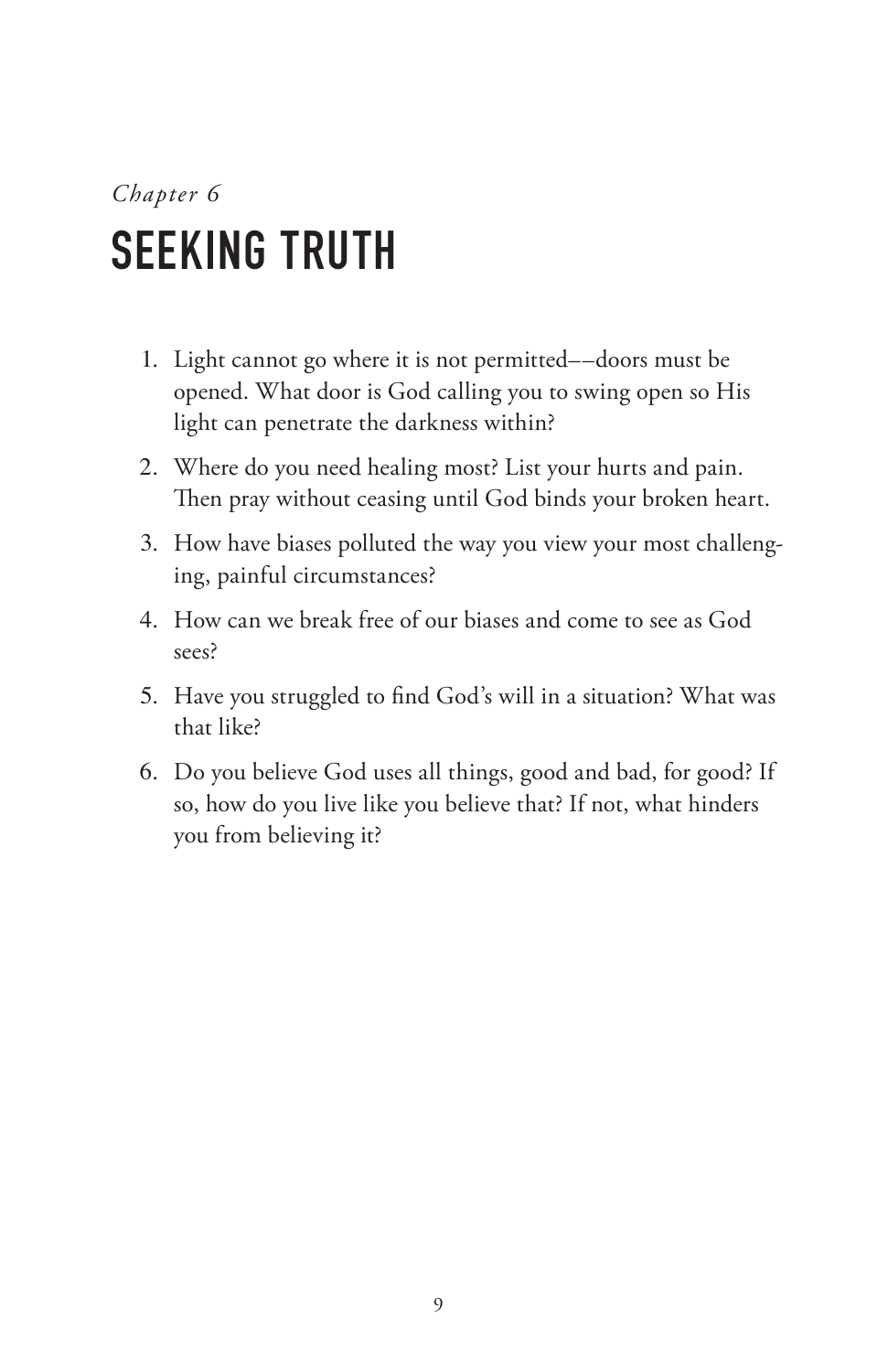### *Chapter 7* ROADBLOCKS

- 1. What purpose might God have for placing a roadblock in our path?
- 2. What should we do when we're led to what appears to be a dead end?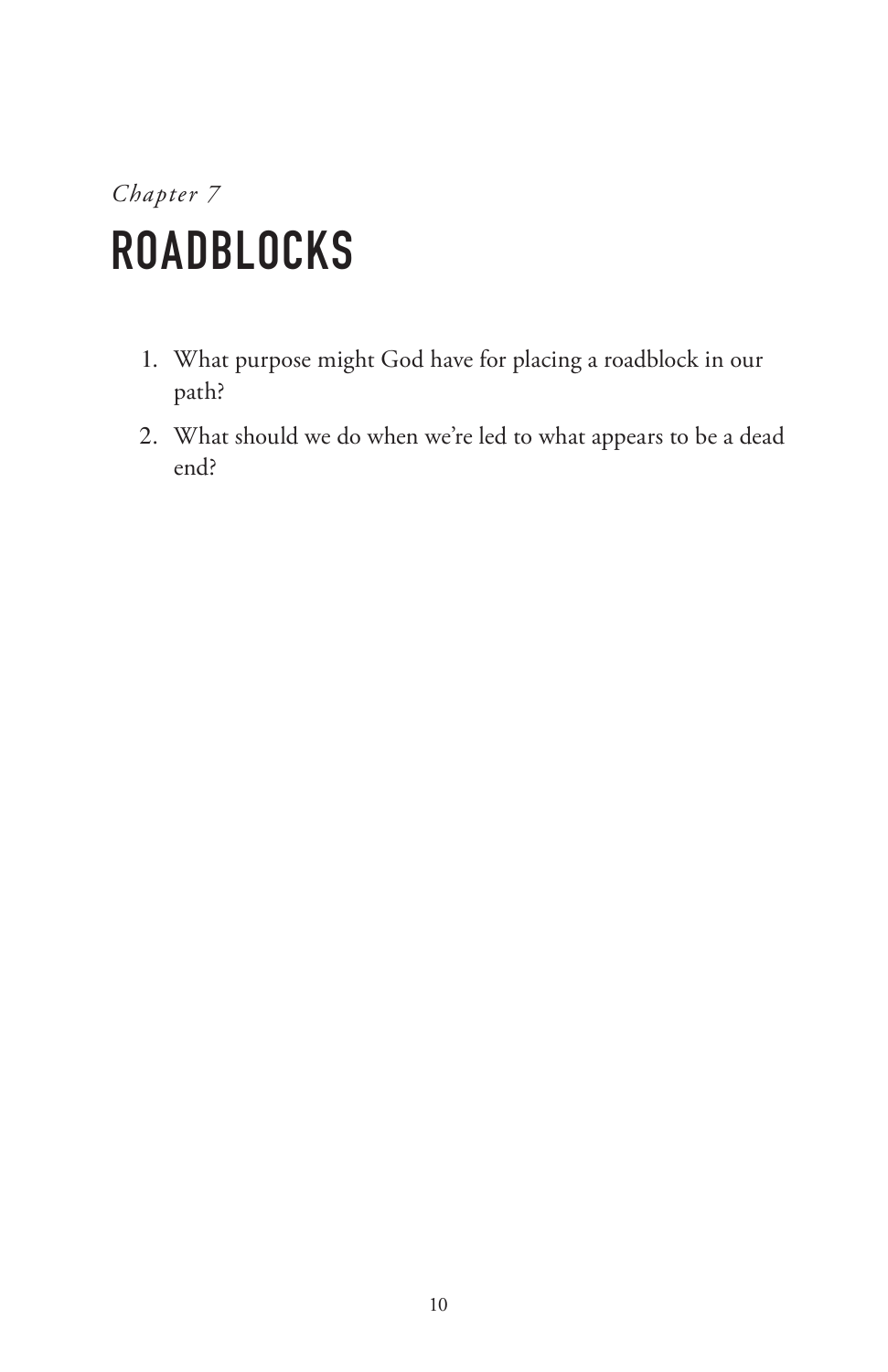### *Chapter 8* THE PIECES

- 1. What do you think of a Christian murderer? How might it be possible for one to know God and commit such a heinous crime?
- 2. Consider the story of David in the Bible. How was it that a man, whom God Himself called a man after His own heart, could fall so far into sin that he was capable of committing both adultery and murder?
- 3. How might a follower of Christ attain sustainable victory over sin?
- 4. Not all people who claim to be a Christian are, so what does it mean to be a Christian? How does belief in Jesus cause Christ followers to think and act differently?
- 5. What is the biblical definition of adultery? Why do you think many in our society define it so loosely?
- 6. Why are we so tempted to rationalize sin? To explain it away and diminish its severity?
- 7. Why is it so hard to see loved ones as they are, not through rose-colored glasses? Why is it so hard for us to see their faults?
- 8. Have you ever sought your own happiness at another's expense? What was the cost of your selfishness?
- 9. God didn't abandon us because of our sin. He didn't look at us with disgust, but with love. He gives grace and mercy. How have you done the same with those in your life?
- 10. What offenses, large or small, are you holding onto?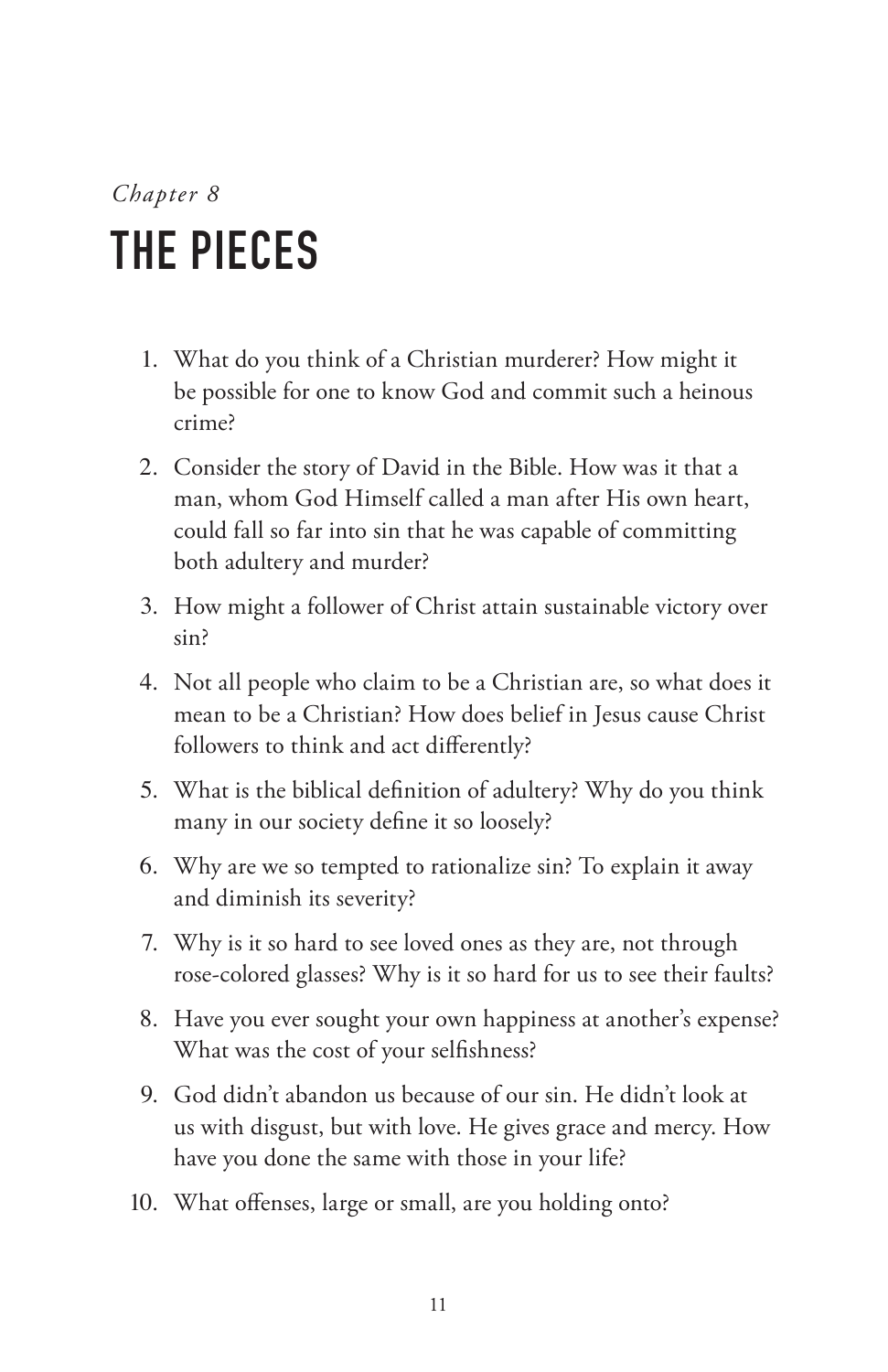- 11. How are we able to view the offenses of others differently after we come to understand our own propensity to sin against others?
- 12. How might God be calling you to right your wrongs?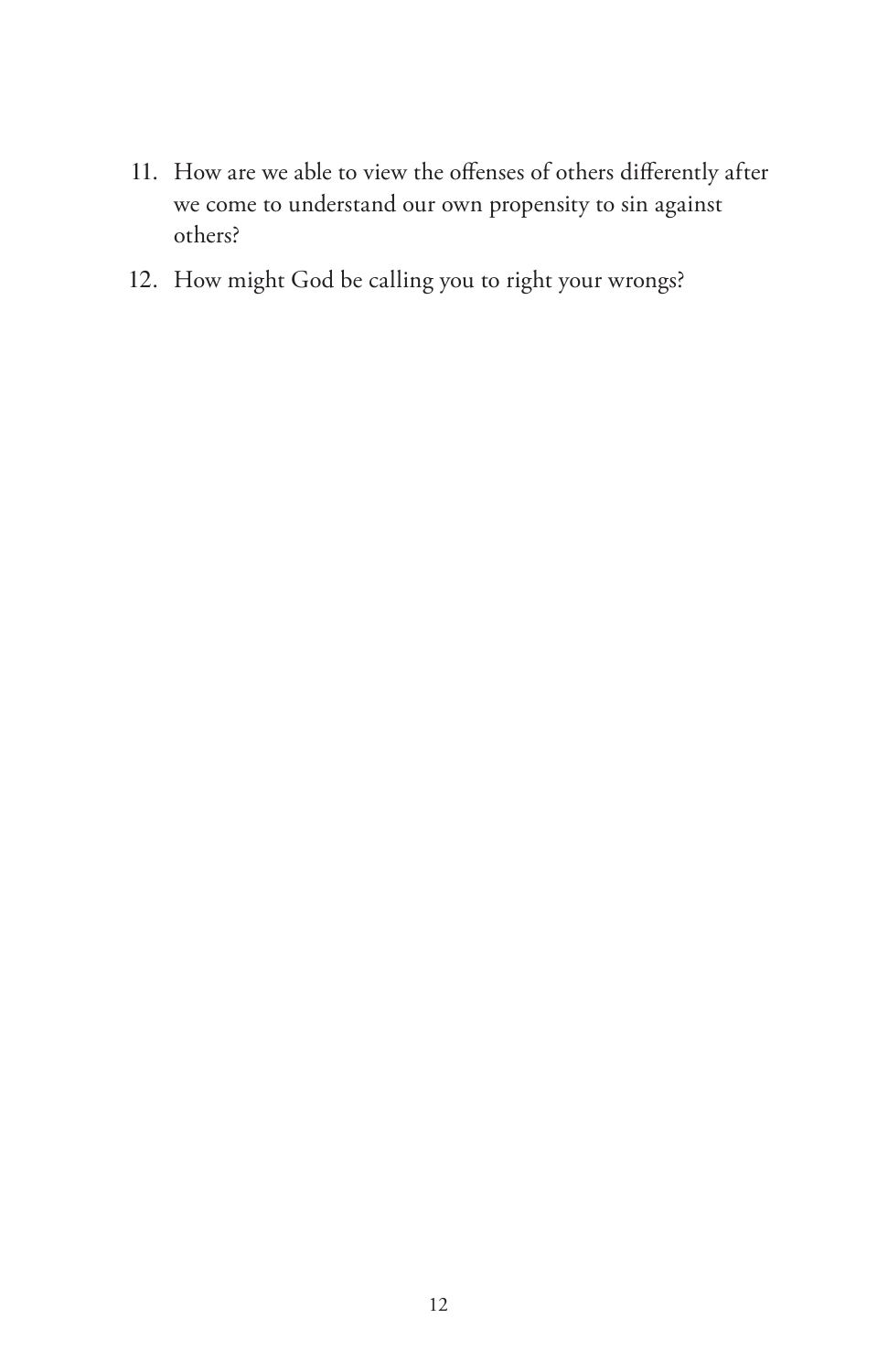#### *Chapter 9* CALM

- 1. How can we protect our hearts from pride?
- 2. Do you believe forgiveness is always possible? Why or why not?
- 3. What keeps us from believing God? Believing that He is who He says He is? Why do we have trouble believing God does what He says and that He *can*, and will, work in our lives?
- 4. If we're to err, we ought to err on the side of faith. Think about this statement. Does it reflect your heart?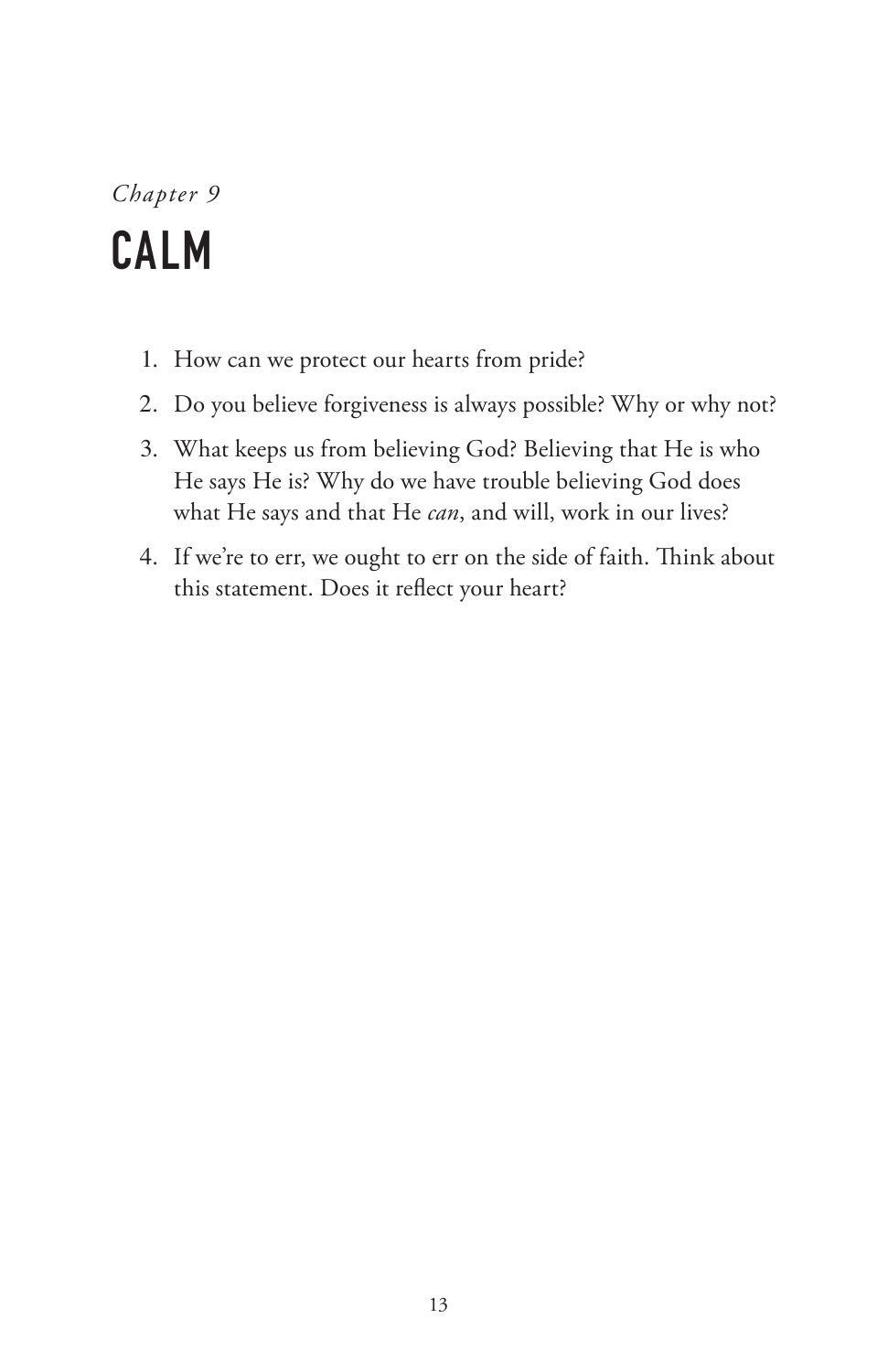## FEAR

- 1. Think about a time when you were struck with fear. Was your fear founded or was it irrational?
- 2. How can we combat fear and doubt?
- 3. How can we be sure we're on God's path for our lives? What type of counsel can we seek to ensure we don't go astray?
- 4. What position or attitude can we take to remain open to God's leading and not veer from His path?
- 5. How has God used your fears and doubts to bring about good in your life?
- 6. Why do you think God allows us, and even leads us, to enter the fire at times? What purpose might the fire have in our lives?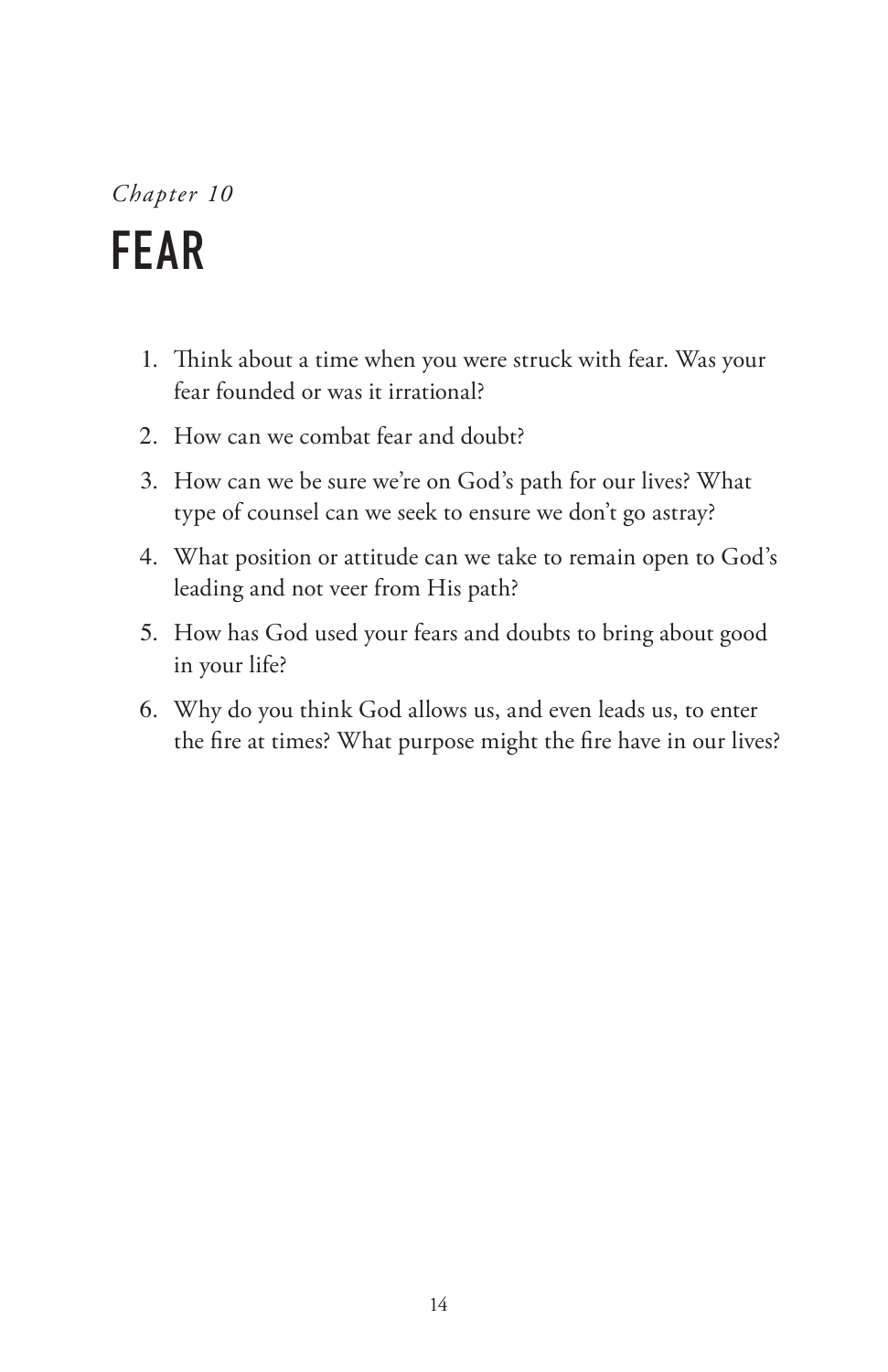#### *Chapter 11* TENSION

- 1. Do you believe that apart from God's grace we are all capable of doing the unthinkable? Why or why not?
- 2. Could humbly accepting our propensity to sin be the very thing that protects us from sin?
- 3. It is by grace alone we stand. What is the grace of God? What is the proper response to it?
- 4. Have you placed sin in a subjective, self-construed hierarchy?
- 5. Why is sin such a big deal to God?
- 6. All who follow Jesus stand on level ground, equally loved and forgiven, regardless of what sins they've committed. Think about this truth for a moment. What does this mean in your life?
- 7. What is biblical repentance? What does it look like?
- 8. Like me, have you almost veered off the path God set before you? What stopped you?
- 9. What do you do when you don't know what to do? How can we discover God's will?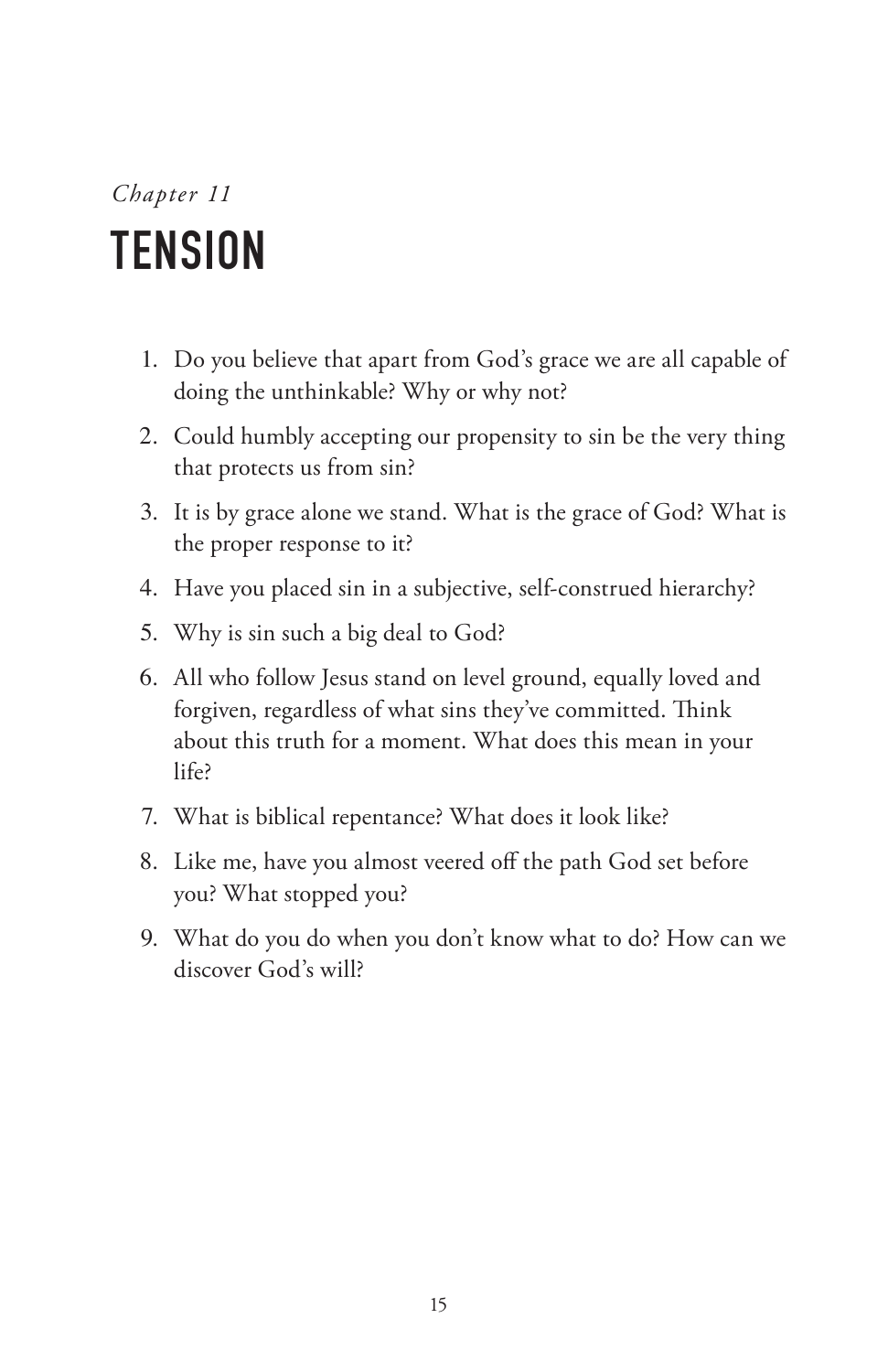### *Chapter 12* FORGIVENESS

- 1. What is your immediate response when things aren't going your way? Would you say your response is grounded in God's truth or your own?
- 2. Do you find it difficult to wait? What about waiting is most difficult? Do you think waiting is a waste of time? Why or why not? What might God be doing or teaching us while we wait?
- 3. What value is there in fasting and prayer?
- 4. Why do we often wait for others to be fully repentant before we're willing to forgive? Does this way of thinking reflect the forgiveness God gives us? Why or why not?
- 5. What is our motivation to forgive?
- 6. What does unconditional forgiveness look like?
- 7. What are some characteristics of biblical forgiveness?
- 8. Why do you think many people mistakenly characterize forgiveness as being burdensome? How is forgiveness a blessing?
- 9. What are some of the most common misconceptions about forgiveness you've heard?
- 10. How might we best bring the gospel to life for our enemies?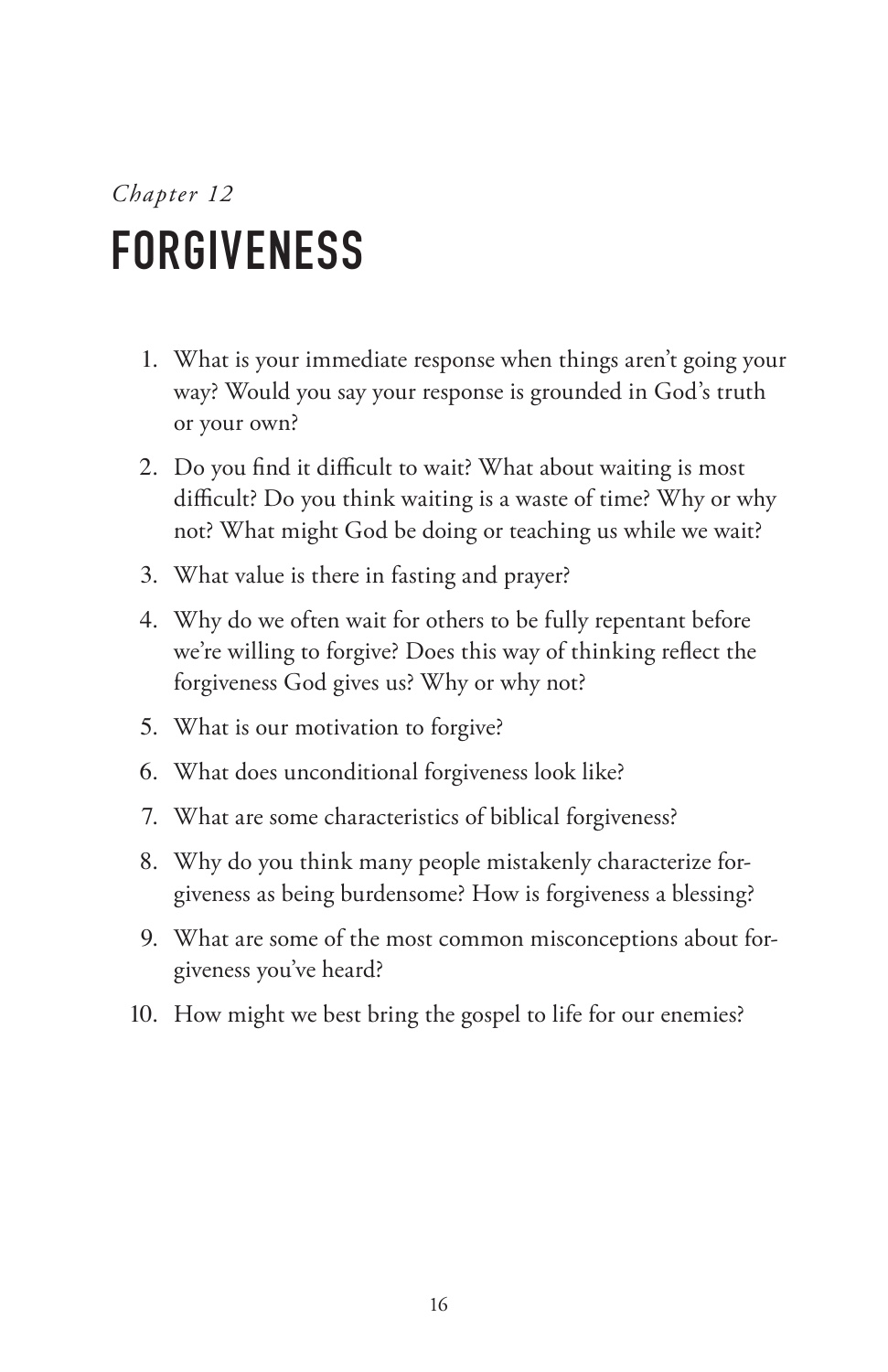#### *Chapter 13* STANDING GROUND

- 1. Have you wanted something so badly that you considered compromising your integrity to get it?
- 2. Do you strive for the things you want or are you able to lay your desires before God and accept His will over your own?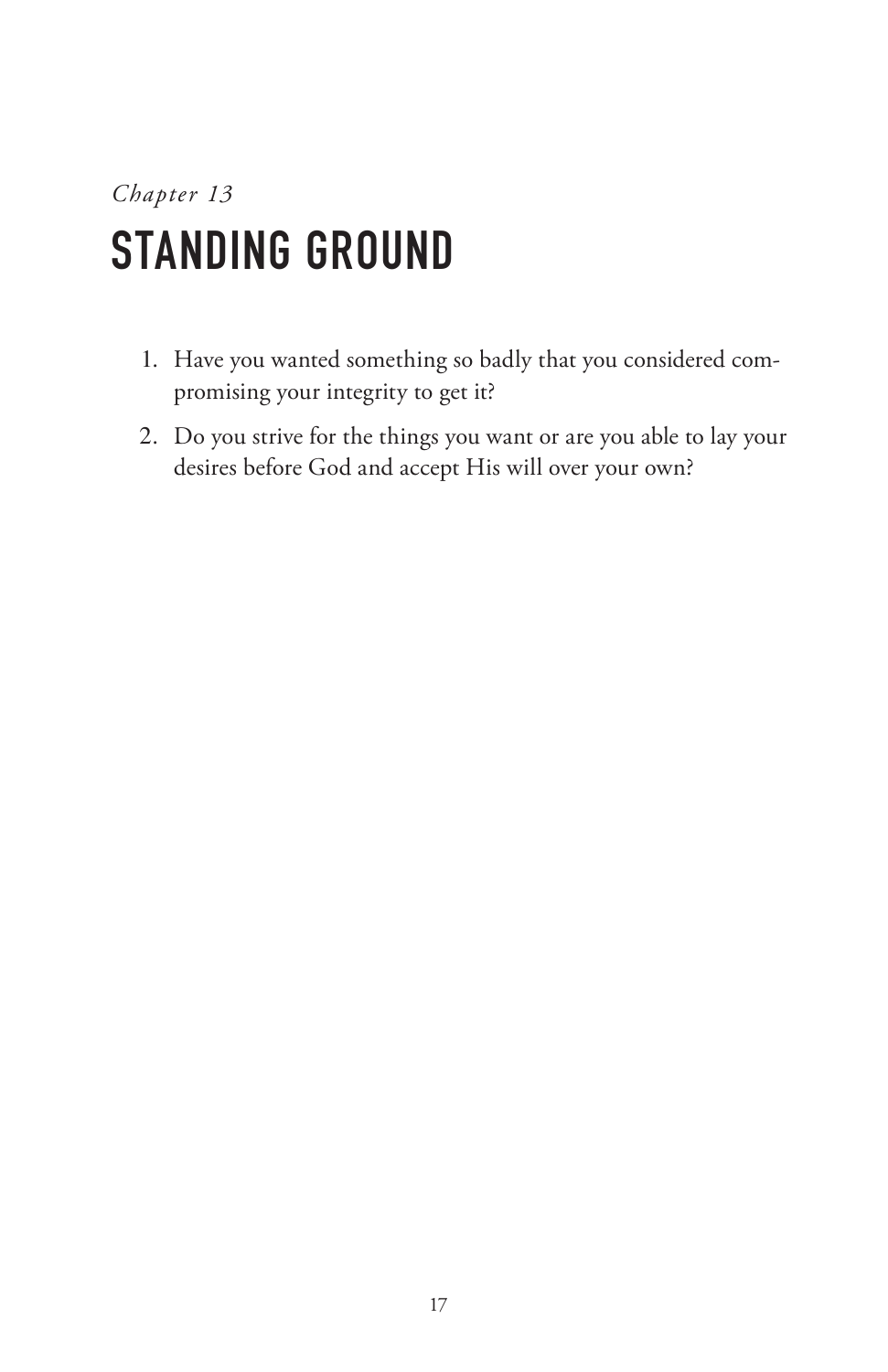## HEARTS SOFTENED

- 1. What would happen if we began to live our lives with expectancy for what God will do in and through us? Not expectation, but expectancy. Not knowing what God will do, but knowing that He will do something that far surpasses what we can conceive. How might our perspective and attitudes change? How would we be more willing to make ourselves available to God and His purposes?
- 2. What would happen if we gave to others what we have received from God? Even to our enemies? How might lives change around us?
- 3. What role does humility play in forgiveness? In our relationship with God? In our relationship with others?
- 4. How would looking from another person's perspective change the way we see our own difficult situations? What about trying to see them through the eyes of our enemy? Through the filter of God's truth? How might our stories change?
- 5. What affect does grace have on us? Why do you think receiving grace results in change?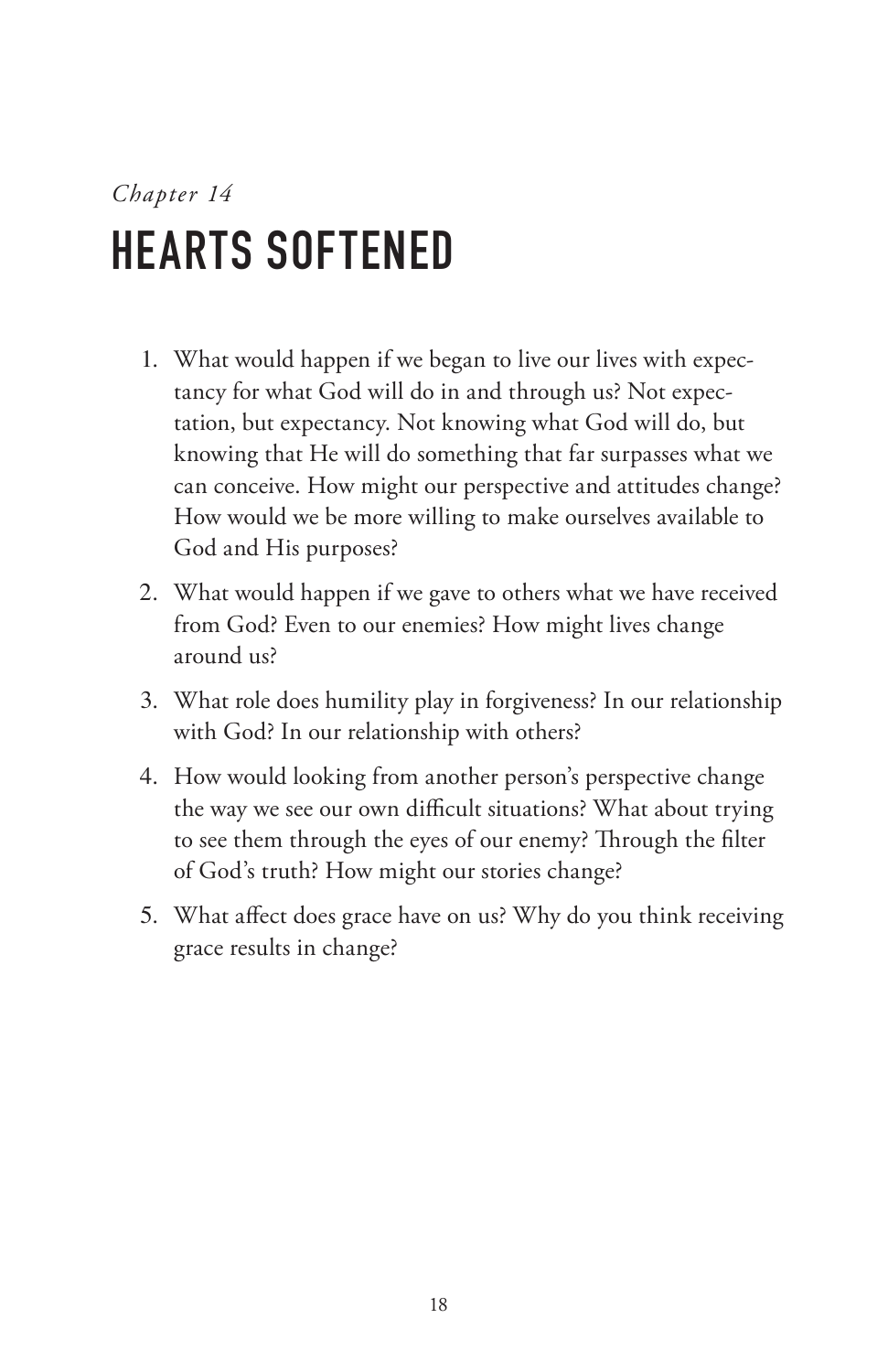## THE LONG-AWAITED LETTER

- 1. Why do you think God often calls us to dig up our past? To go back to our most painful memories?
- 2. What happens in our hearts when we willingly revisit our pain with the purpose of allowing God to heal it?
- 3. My dad's murder had always seemed so meaningless, like a waste. I did not see how there could be any purpose behind such a terrible tragedy. Are there areas in your life that seem unredeemable to you?
- 4. What does the word redemption mean to you? What does a redeemed life look like in your mind?
- 5. It's not about our past, but our future. About how God wants to use our past for immeasurable good. Think about this statement. How can we see this truth played out in our lives?
- 6. How have you seen God answer your prayers? What impact did answered prayers have on your faith?
- 7. There is purpose in our pain. How might this truth impact the way we view our trials?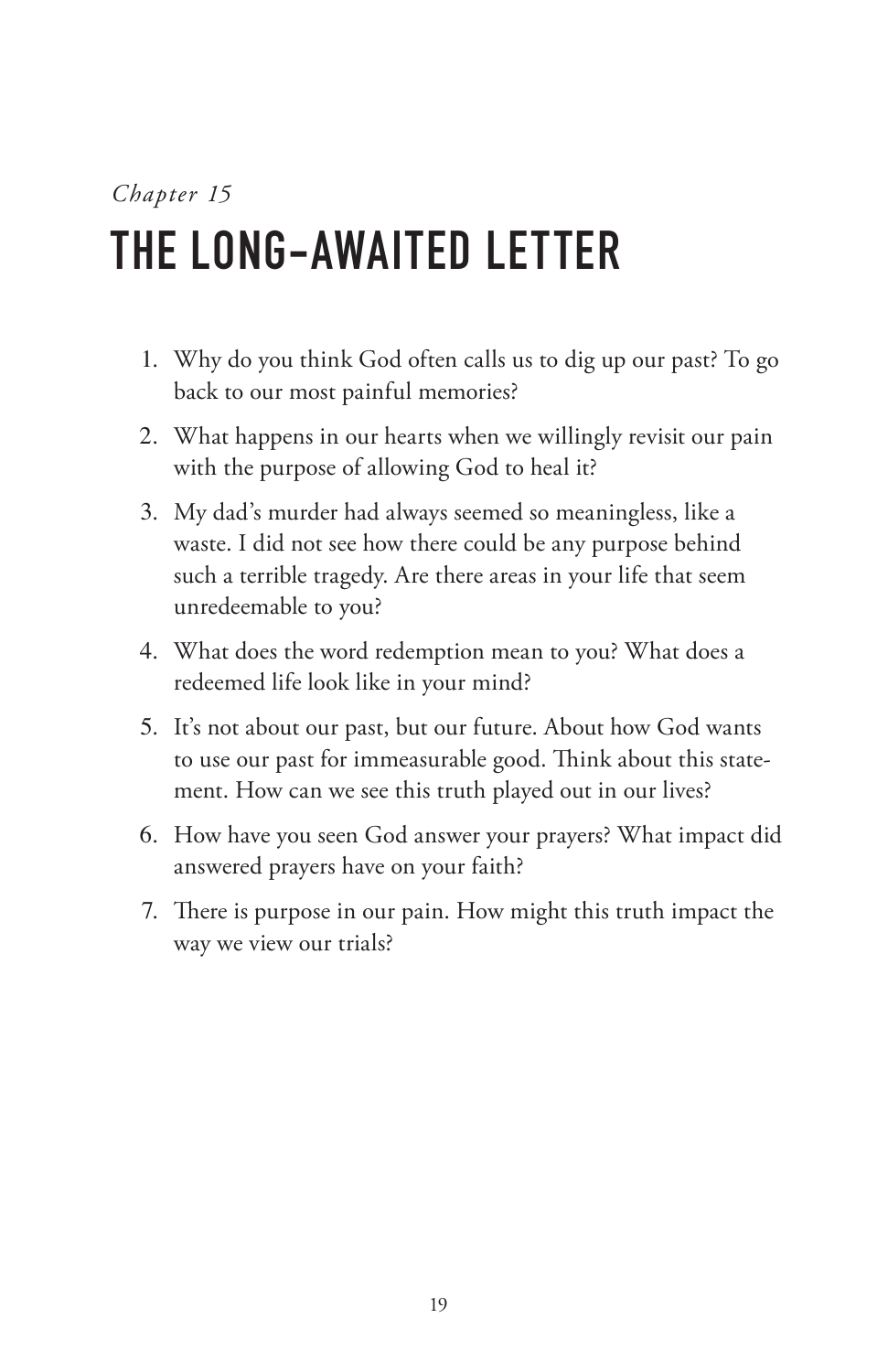## GOOD TRIUMPHS OVER EVIL

- 1. What makes following God scary? Why do most people hesitate to answer the call God places on their lives? What do you think would happen if they simply lay down their fear and pride and follow? How would their lives change? How would others be impacted?
- 2. What does it mean to be an instrument of God's grace? What does it look like?
- 3. How does true, lasting change come to an individual?
- 4. What would it take for you to remove your happy masks once and for all?
- 5. What do you think of the fact that God can take two people who were once enemies, bring them together, allow them to work through the mess of their past, transform their hearts through love, grace, mercy, and forgiveness, and call them to proclaim the same message to two vastly different audiences both inside and outside of prison? Considering the truth of this story, what do you think God wants to do in your life?
- 6. Good reigns victorious over evil every time. In what areas of your life has this been true?
- 7. Look at Romans 8:28. How might you be able to filter all that has happened in your life, both good and bad, through this one promise? How would your perspective on your life change if you did so continually?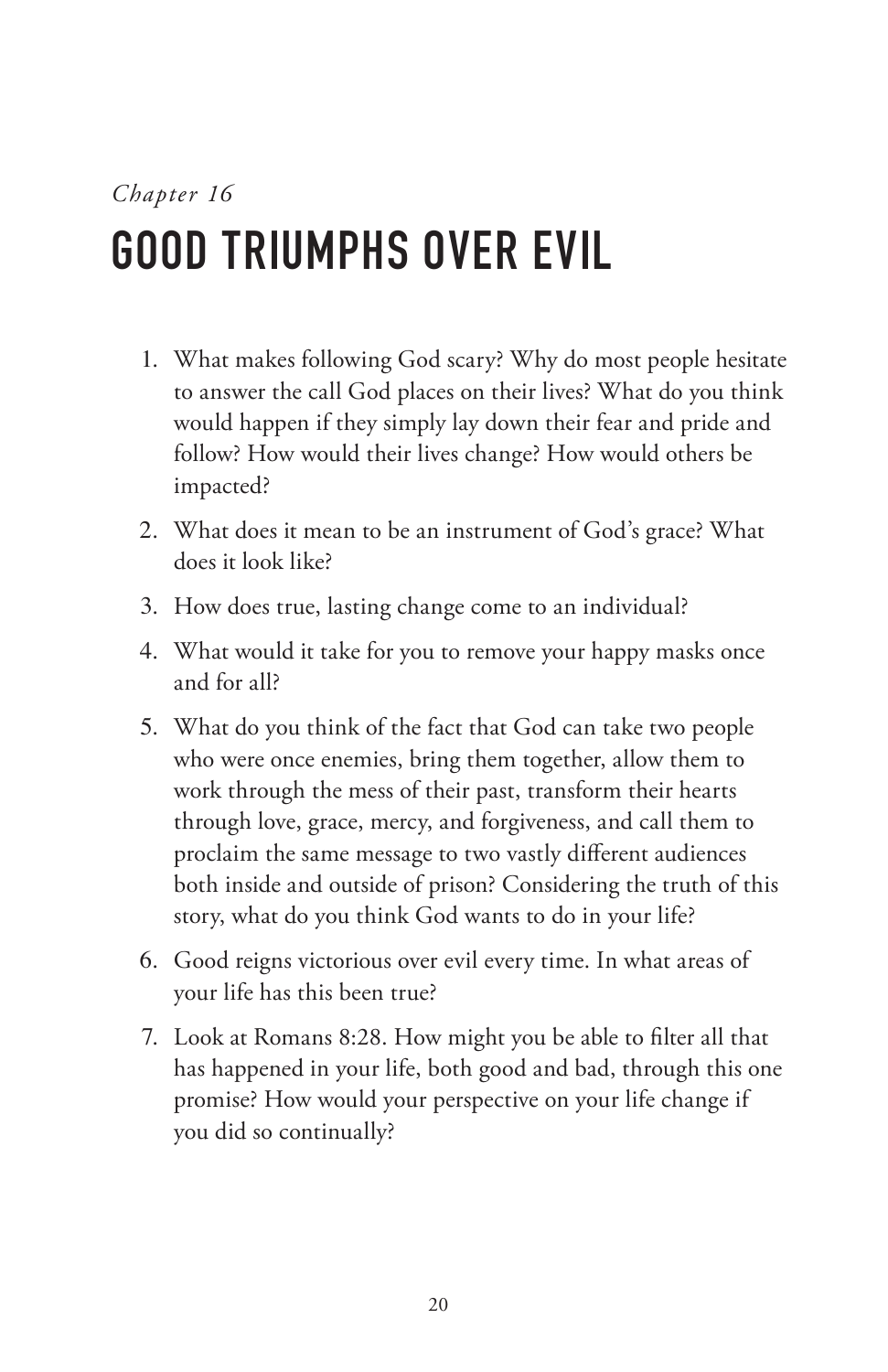### *Chapter 17* GRACE

- 1. Why is it important to live our lives one prayer at a time?
- 2. What is the difference between reconciliation and forgiveness?
- 3. In what circumstances is reconciliation possible? In what circumstances is reconciliation not possible?
- 4. What part of your life is God asking you to relinquish your desire for the simple, easy life in exchange for something a bit more messy?
- 5. Like Anthony, God sometimes asks us to let go of how we'd like our lives to play out and accept where He's placed us. In what part of your life might God be asking you to accept His will over your own?
- 6. Do you believe God can and will heal your wounds and redeem your losses?
- 7. How can a simple act of obedience change your life?
- 8. Is your faith just a belief system or does it change the way you live?
- 9. In what ways might God be calling you to follow Him?